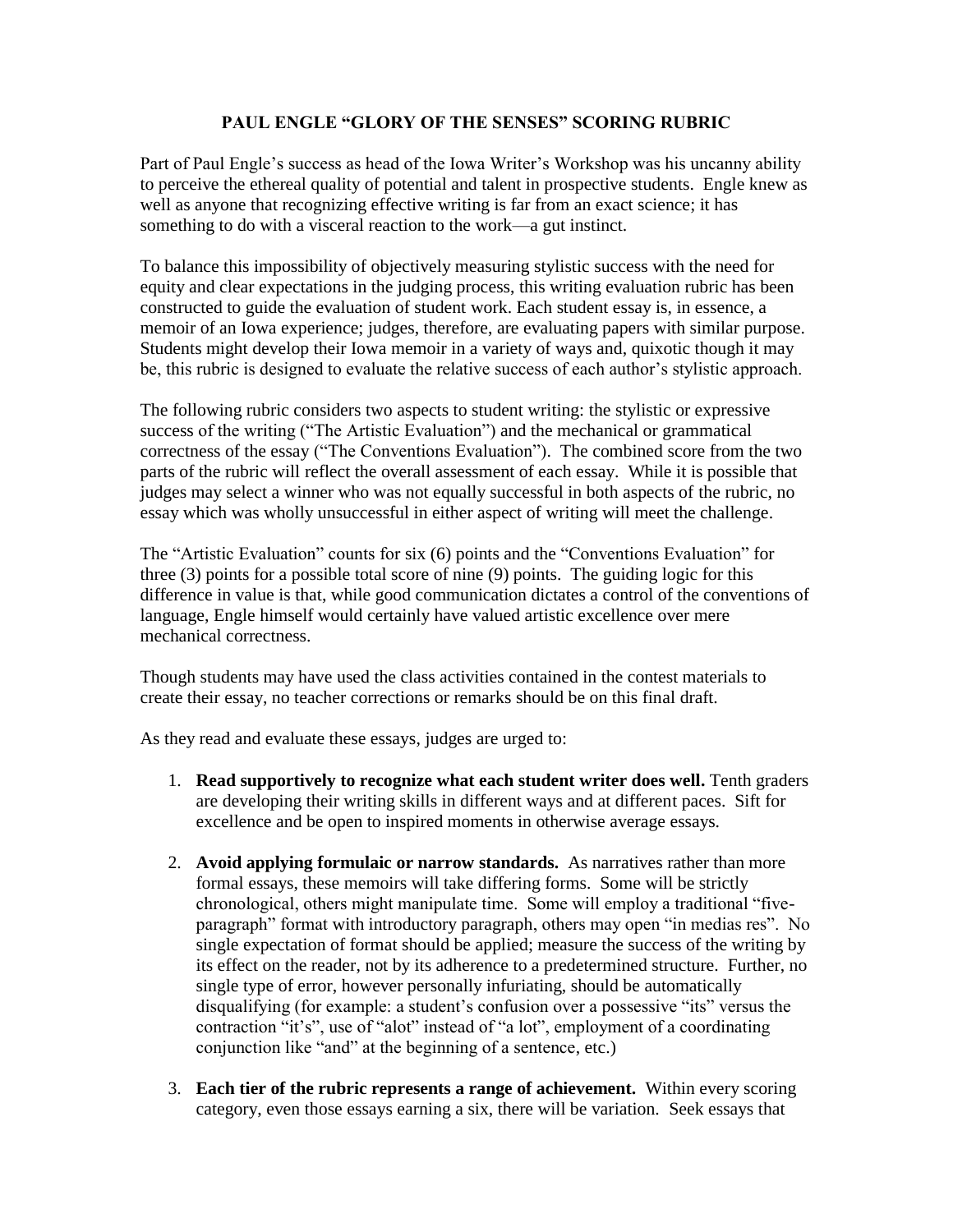reflect high achievement, but do not insist on perfection. Trust your gut, as Engle did, and be willing to reward essays with scores that represent their dominant impression, despite momentary lapses or discrete flaws.

## **The Artistic Evaluation Rubric**

This contest asks students to evoke a memory of Iowa through sensory detail and description, therefore, essays earning at the highest end of the scale immerse the reader in the memory of the student writer—the reading experience becomes a "glory of the senses". High-scoring essays give the impression of organizational control without resorting to base formula, of imaginative creativity without devolving into chaotic whimsy. Essays at the highest end of the scale contain polished, well-considered prose that could be considered ready for publication in a magazine or newspaper.

- **6** Memoirs earning a score of six offer rich detail throughout that powerfully evokes an Iowa memory. The sensory description within the essay should provide the memory with illustrative substance and eloquently relate the tone, or emotional attitude, the author has toward this memory. The organization of ideas in this essay allows the reader to clearly follow the events without relying on predictable formula or robotic transitions. Word choice is vivid and precise, and the author deftly uses syntax variety and complexity to guide their reader's experience. The essay reflects a talent and ability that is well advanced for a student in the tenth grade, and the style of the prose reveals a unique voice that is memorable.
- **5** Memoirs scored as a five describe an Iowa memory well, with moments of powerful clarity or insight. The writing, with only occasional lapses, creates a world that is clearly described and invested with emotion. The organization is logical and easy to follow, though less effortless or subtle than higher-scoring essays. Word choice is effective and correct and sentence structure is appropriately varied and complex. The dominant impression is of an author talented for their age and grade in school.
- **4** Essays earning a four effectively describe an Iowa memory, with momentary lapses in focus or intensity. Description of the events and characters provides an image and emotional tone that the audience can feel they have understood, but perhaps not "experienced" in the way that more effective writing can transport the reader. Details, though sufficient, tend to be less vivid or evocative than those contained in essays scored as a 5 or 6. Organization is present and logical, but may rely too much on obvious, predictable structures or transitions. The diction and syntax are correct but would benefit from greater variety or complexity. The memoir leaves the reader with an impression of a writer who is adequate to their age and stage in school.
- **3** Memoirs that score a three tell a story but rely more on summary of events rather than detailed description. The reader may be aware of the author's tone, but the emotional impression is as likely to be the result of a direct instruction rather than evoked through description or word choice. Organization is present but largely formulaic or predictable, leaving the reader with an impression of an itemized list rather than a conjured experience. Word choice and sentence structure may be less varied or sophisticated than more effective essays, but are generally correct. While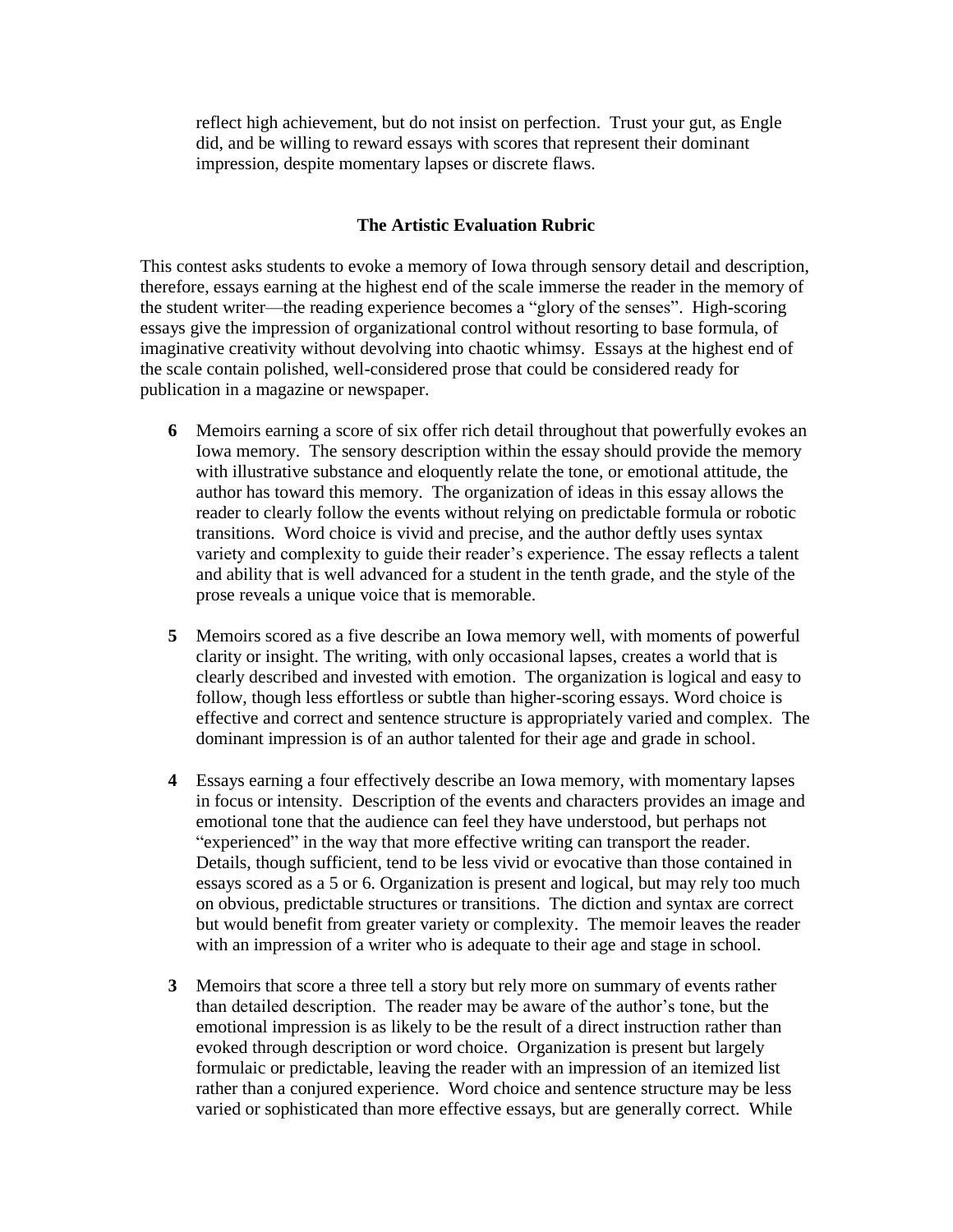there may be moments that reflect the artistic potential of the author, essays that are scored as a three leave the impression of an author still developing their skills.

- **2** Memoirs that earn a two tell their story in a straight-forward, factual manner. Scant attention to descriptive detail or emotional insight results in a superficial or generic evocation of the memory. Organization is attempted but may become confusing at times. Word choice within an essay scoring a two is unsophisticated or repetitive and terms may be occasionally misused. Sentence structure may feel monotonous or awkward and occasional errors such as sentence fragments or run-ons cause distractions. Memoirs at this level reflect writing that is below grade level expectations.
- **1** Memoirs earning a score of one may contain an Iowa memory, but with little development or description. There is a clear lack of organizational control making the story difficult to follow and the purpose of the writing difficult to ascertain. Word choice is simplistic and may contain several misunderstandings of words or phrases. Sentence structure does not vary and may contain frequent errors. The elements of effective writing are far below grade-level expectations in an essay with a score of one.
- **0** Memoirs earning a score of zero do not, as the prompt explicitly requires, focus on a memory set in Iowa. Even well-written essays whose setting and substance are not based in Iowa cannot be considered successful for this program.

## **The Conventions Evaluation Rubric**

For artistic expression to be viable, the artist must be in control of their medium. When the artistic medium is language, the successful author is one who adheres to the conventions of language except when deviation from the rule serves the artistic intent. Trite as it may be, the aphorism applies: "You have to know the rules before you can break them."

- **3** Memoirs scored as a three for conventions denote essays that are nearly flawless in terms of spelling, grammar, and punctuation, though rare errors may occur, notably where highly technical rules govern English language usage. No single error should result in an essay being scored below a three. In addition, students may occasionally deviate from standard rules of grammar or spelling when artistically viable (for example: words that are intentionally misspelled or syntax that is intentionally convoluted to evoke dialect or characterization; sentence fragments employed to emphasize a stark point, etc.). Students who experiment effectively outside the bounds of standard English without causing damage to the overall narrative should be rewarded for their poetic courage rather than punished for their technical misdemeanors. Essays earning a score of three for conventions reflect a powerful, though not necessarily perfect, control of the conventions of language.
- **2** Memoirs earning a score of two in conventions reflect essays that are generally correct with regards to spelling, grammar, and punctuation with occasional flaws. While these flaws may be obvious or consistent enough to take note, they do not generally interfere with understanding of the author's purpose or ideas. Further